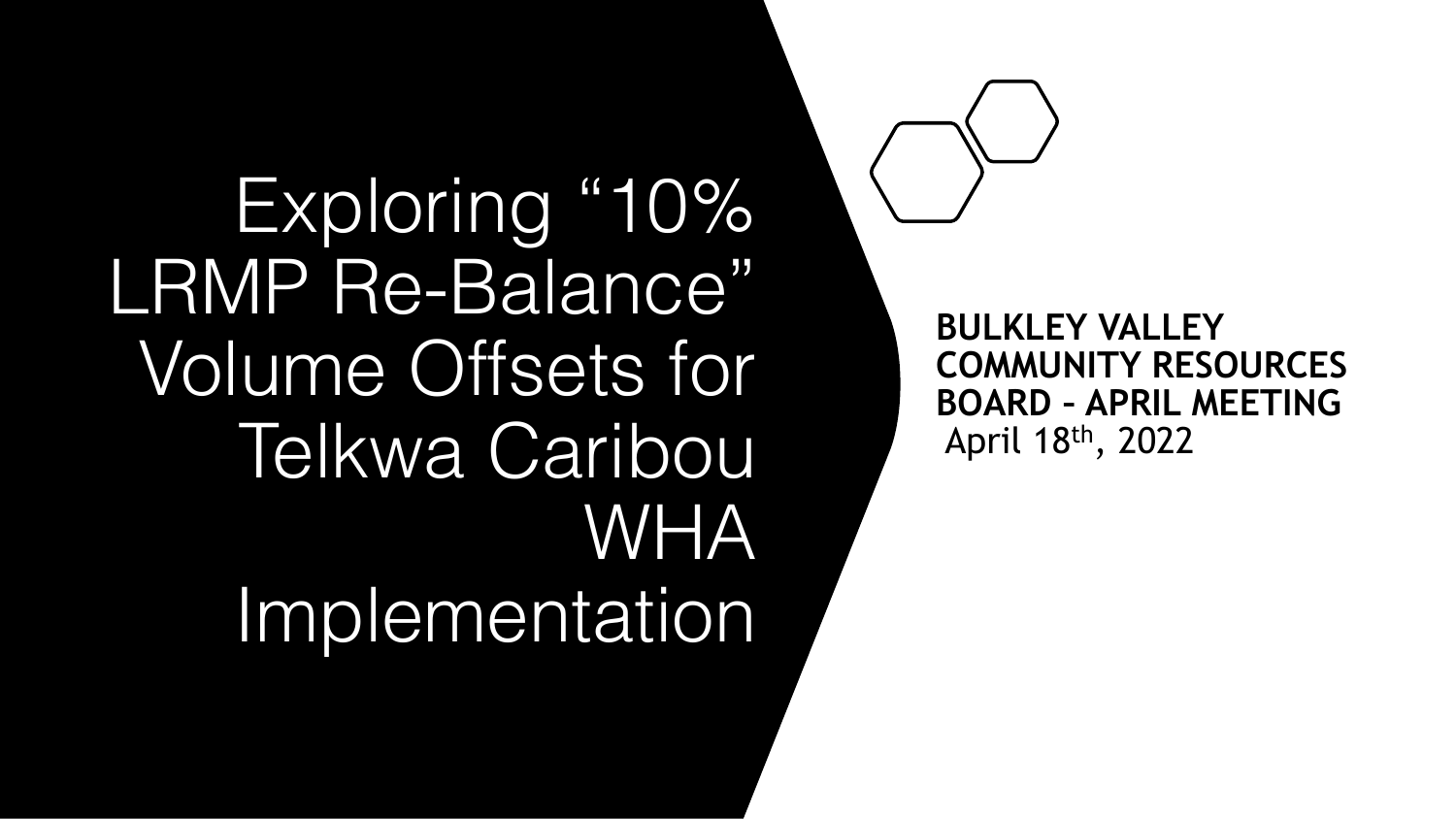

# BVCRB Request - Summary

### **Ron Vanderstar/ BVCRB Context Statement**

- Factors including changes to timber harvest or silviculture management practices (due to implementation of higher level plans and modern FSP's); climate or ecological conditions, and forest health issues impact forecasted timber volume estimates, be it negatively or positively.
- It's unclear that 100% of Telkwa Caribou WHA volume offset needs to be made available if doing so means exceeding existing constraints and impacting other values.

**BVCRB Request: Seek dialogue towards clarification on offset volumes potentially gained by the following items that could/ should be applied towards the offset target**

- Implementing current and proposed silviculture practices, including planting enhanced Pine and Spruce stock
- Managing Grizzly Bear polygon, riparian areas, watershed ECA, VQO's, Landscape Corridors, etc. per licensee Forest Stewardship Plan Results/ Strategies (FSP R/S), versus expected management including the Landscape Riparian Corridor management matrix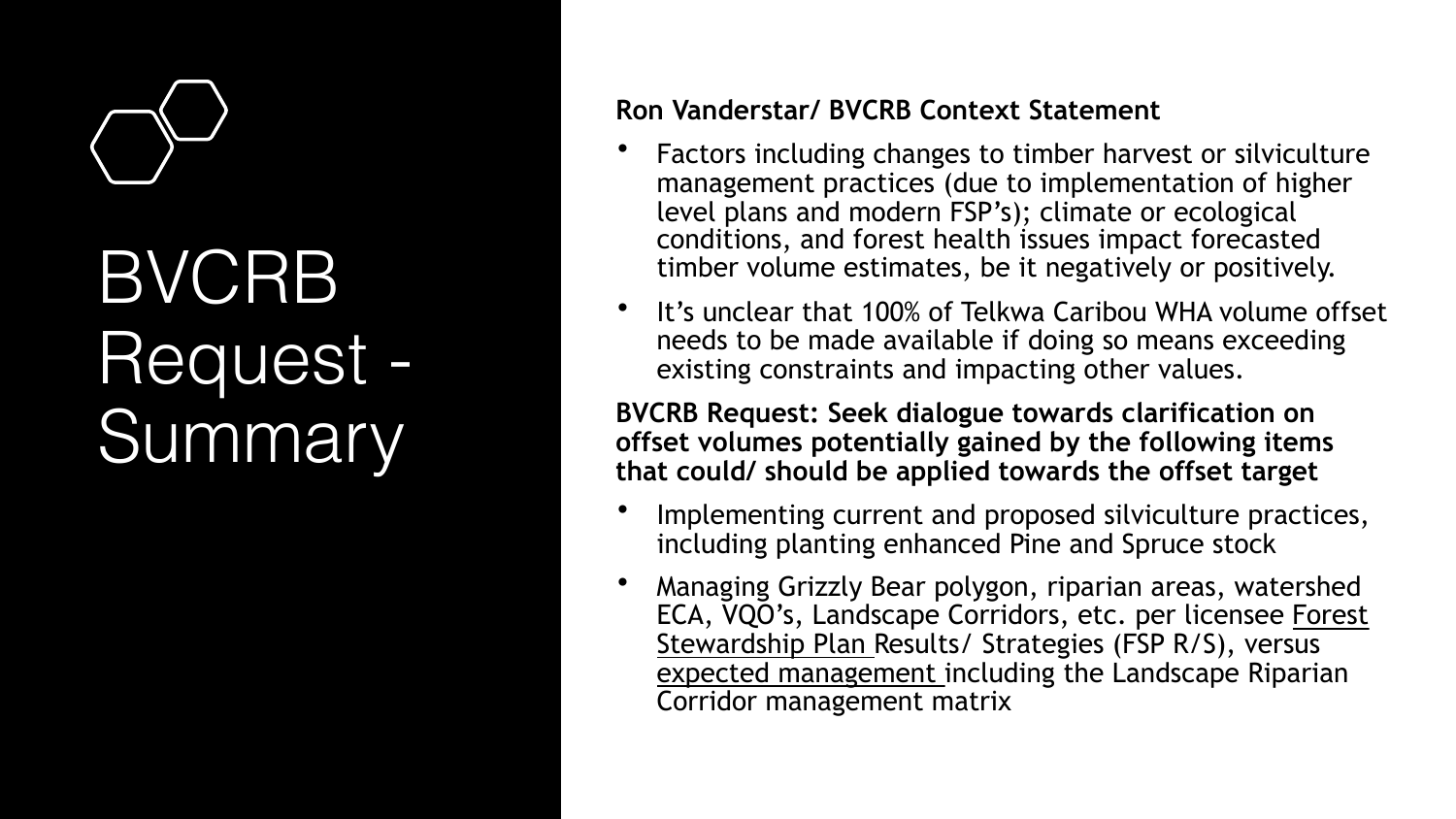# Presentation Overview • 10% LRMP balance concept - 10% LRMP balance concept -



- 2006 Bulkley HLPO Preamble, and subsequent clarifications
- Bulkley TSR3 timber supply impact statement for Telkwa Caribou WHA
- Excerpts from Karen Diemert letter to PIR stating government commitment to find offsets, and overall and periodic caps on amounts being sought
- List of agreed-to and de facto offset generating categories.
- List of offset proposals that have been accepted, not accepted, or are planned/ pending. Current offset credit picture
- Exploring Ron's questions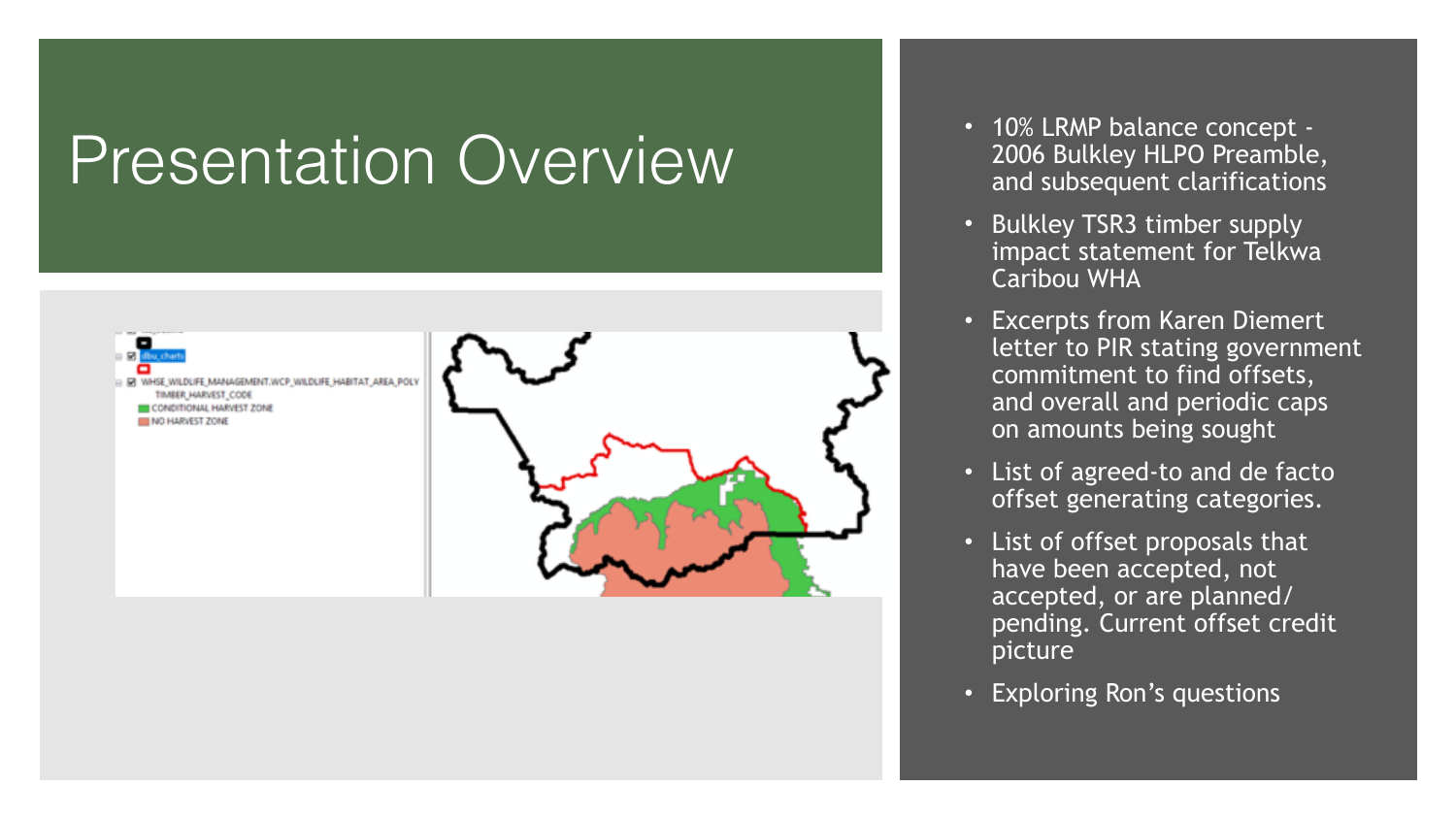# 10% LRMP Balance Framework

Reaching consensus on 1998 Bulkley LRMP was contingent on table members' acceptance of results from a 1996 analysis showing LRMP implementation would have a 10% timber supply impact (**the "10% LRMP balance").**

- Landscape Unit Plans (LUP's) were concurrently developed for all units except Bulkley Valley, via working groups including major licensees. LUP Biodiversity Objectives legally established 1998-1999 under *CODE*. LUP Non-Biodiversity objectives, and strategies for all objectives, established as DM Policy.
	- $\circ$  Forest Development Plans of the day were made consistent with LUP objectives and strategies (i.e. **LUP** objectives and strategies providing their management context represented "current management").
- Resource Management Zone objectives (SMZ1, SMZ2, Ag/Wild) were legally established in 2000.
- Bulkley Valley SRMP (= LUP for Bulkley Valley) was signed as Ministerial Policy in 2005.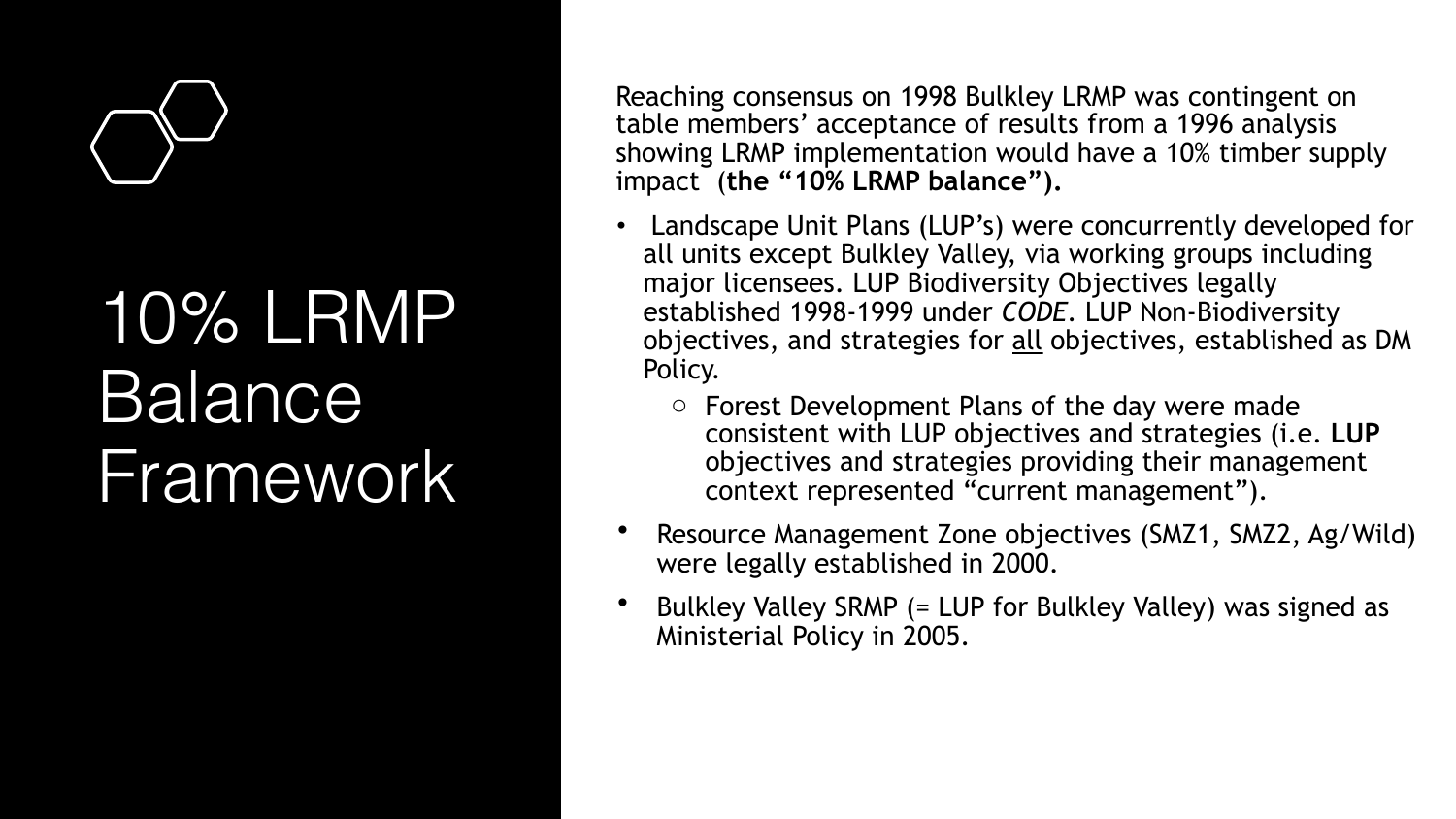

# 10% LRMP Balance Framework, Cont'd

Bulkley HLPO (2006) consolidated strategic plans and established "new" *Land Act* Objectives. Preamble states 10% LRMP balance was carefully considered (interpreted as "rebalanced") in developing OSBG - and that consolidation did not lead to re-negotiation of "current management".

• **District accepts the "10% LRMP balance" was reset with the 2006 Bulkley HLPO.** (Speak to Ron's point re: factors that should affect the balance over time, be it positively or negatively)

A key Preamble implementation principle is that proponents seeking to establish new objectives that create timber supply impact will identify offset areas where constraints are lightened, to maintain the "10% LRMP balance".

The corollary principle proposed by PIR and agreed to/ implemented via the District Manager's response to PIR's September 12, 2012 *Proposal for Finding and Utilizing Flexibility Within the Bulkley LRMP/ Higher Level Plan Order*  is that the 10% LRMP balance also applies to situations where constraint is removed or reduced - i.e. **the balance swings both ways**.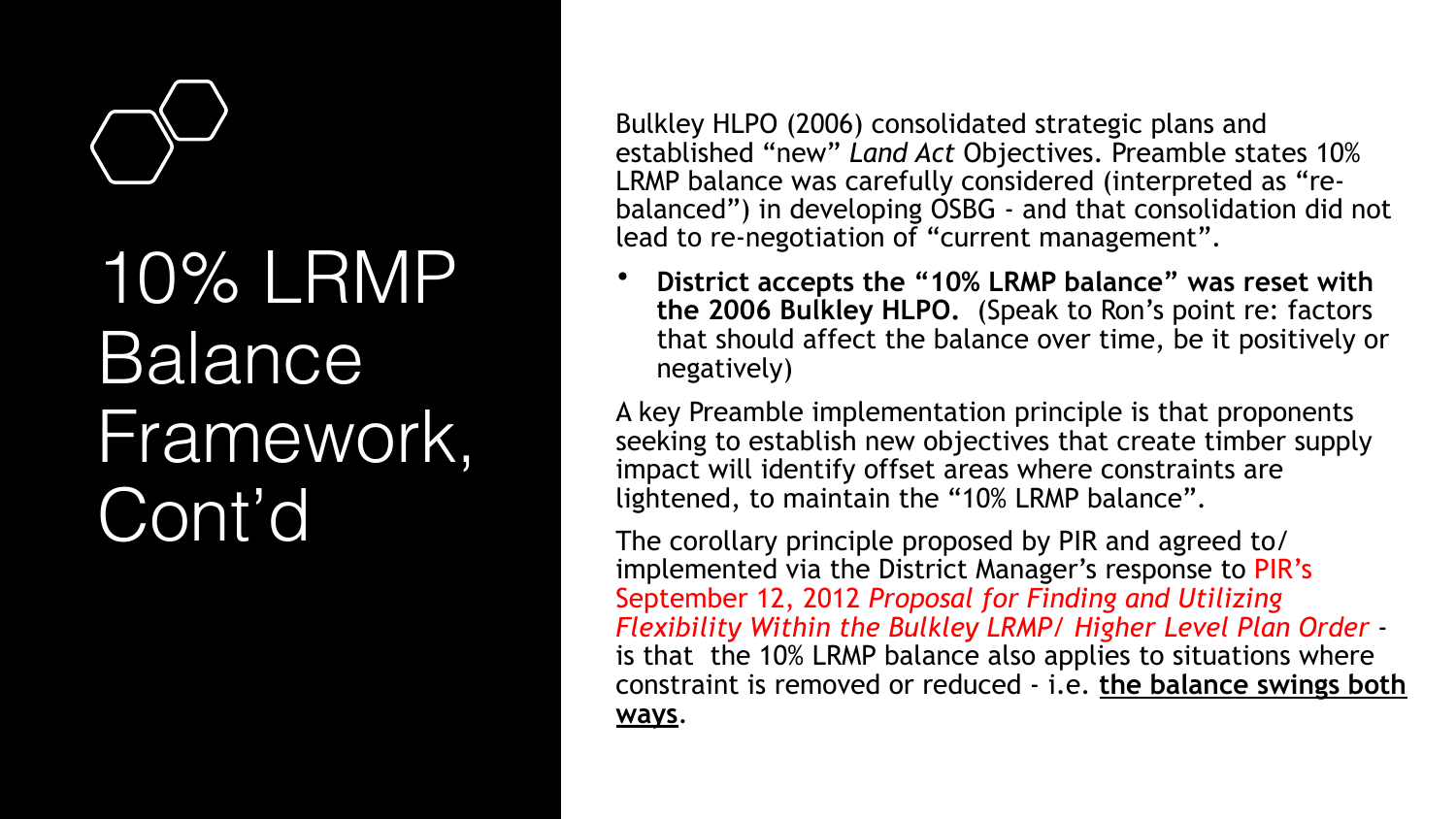Telkwa Caribou WHA - Timber **Supply** Impact **Statement** 

An April 24, 2013 timber supply impact assessment for the proposed WHA concluded that, relative to the revised Bulkley TSR3 base case timber supply forecast:

- Short-term (1st decade) timber supply impact is a reduction to timber supply availability of 3.1% or 24,876 m3/year,
- Mid-term (decades 2 to 12) timber supply impact is a reduction of 4.0% or 30,490 m3/year,
- Long-term (decades  $13+$ ) timber supply impact is a reduction of 2.3% or 20,270 m3/year,

The required offset over the 20-year "recovery success" period is therefore (10 years x 24,876 m3/year)  $+$  (10 years x  $30,490 \text{ m3/year} = 553,660 \text{ m3}$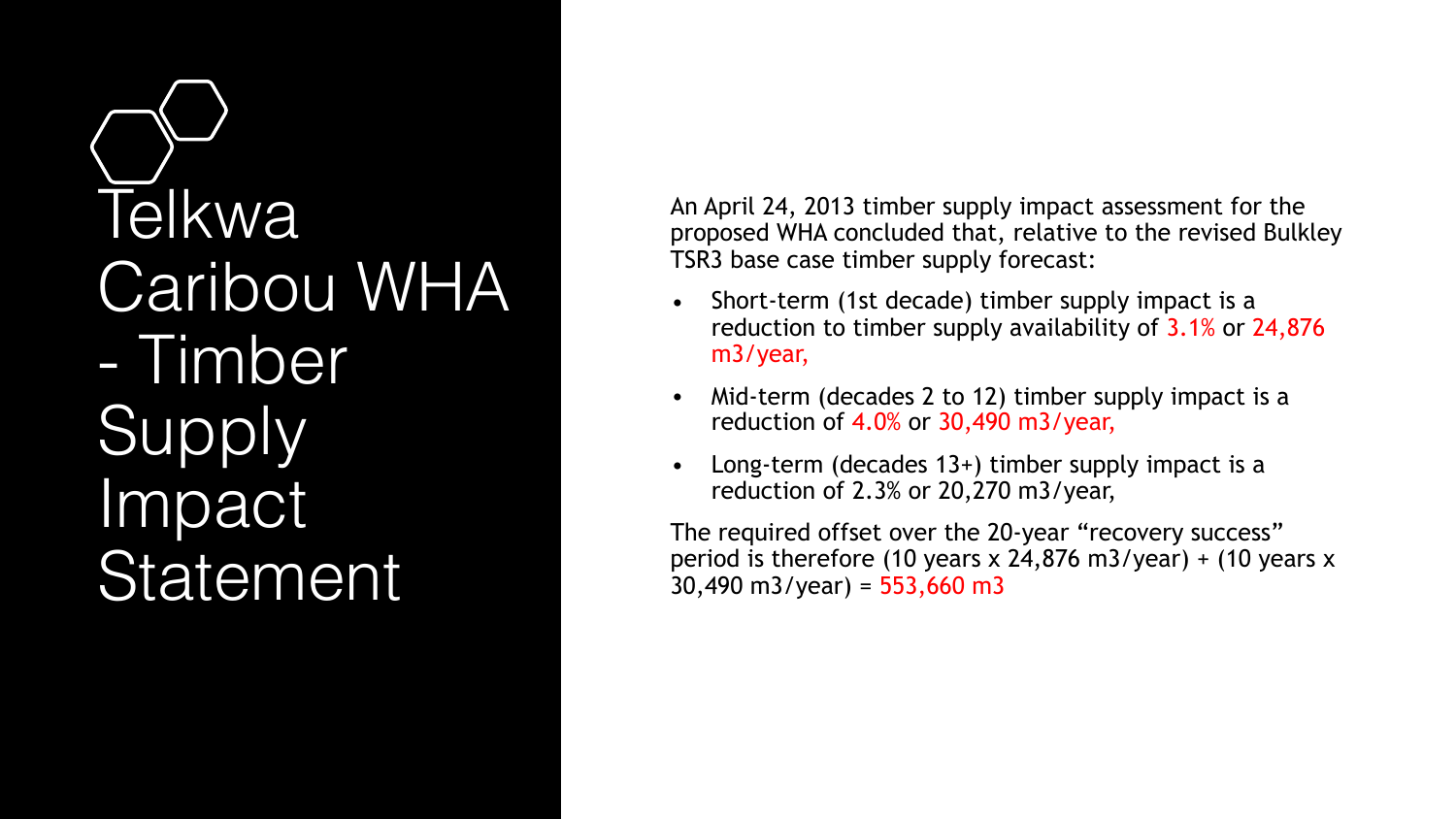

# **Offset Commitments**

### **Excerpts from June 2015 Memo (Karen Diemert to Matt Sear)**

- FLNRO and PIR agree to requirement to offset timber supply impacts over a 20 year time-frame, to an amount of 553,660 m3. (To Ron's question re: must 100% of offset volume be made available)
- The parties will work collaboratively to locate offsets. Offsets will be calculated in 10 year increments and found every 5 years. (Note: the Order came into effect Feb 2016)

| 2016 to 2020: $(50\% \times 248,760 \text{ m3}) = 124,380 \text{ m3}$ |  |
|-----------------------------------------------------------------------|--|
|                                                                       |  |
| 2026 to 2030: $(50\% \times 304,900 \text{ m3}) = 152,450 \text{ m3}$ |  |
|                                                                       |  |

- Offsets are to be located by providing PIR the opportunity to harvest in areas currently reserved from harvest under the 2006 Bulkley HLPO. Alternately, it may be done by facilitating amendments to results and strategies in PIR's approved FSP to provide additional management flexibility.
- If necessary, FLNRO will lead any process to amend objectives in the Bulkley TSA.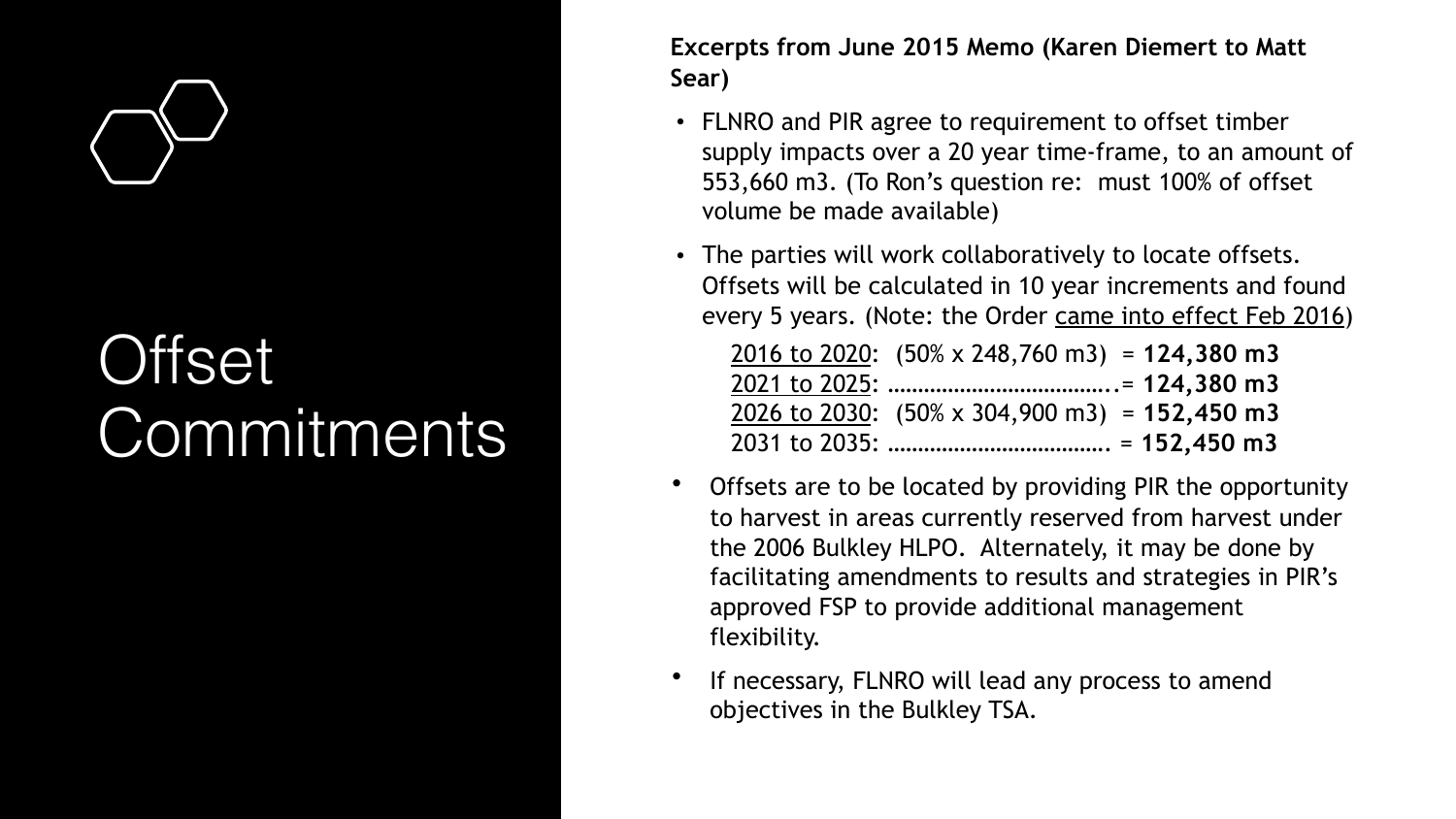

### "Acceptable" **Offset** Generating **Categories**

### October 2020 *Telkwa Caribou GAR Offsets, Version 7:*

1. Where cumulative % of offsets sought for a legal objective's spatial unit (e.g. LRC element, individual Core, Seral Stage x BECv x LU unit) remain within the bounds of a minor amendment (< 1.0% change)

2. Where harvest directly furthers Wildfire Risk Reduction (WRR) goals within the 2.75 km extended WUI area

3. Where harvest targets stands with high levels of current attack by a forest-killing agent (e.g. spruce beetle, pine beetle) that are contiguous to large areas of susceptible forest

4. Where significant non-recoverable timber losses will result if salvage opportunities in major pest/disease outbreak areas or catastrophic event (fire/wind) areas are not pursued.

5. "Old" seral forest beyond legal thresholds, but only if there is sufficient "very near old" recruitment forest to age into and address any old seral deficit prior to the end of the current (i.e. 5 year) offset find period.

• Excludes "Ancient" forests (at the time defined as >350 years in all subzones except SBSdk/mc2; and >240 years in the SBSdk/  $mc2$ .

6. Where the HLPO mechanism is more prevalent, and is less unique feature oriented (e.g. LRC elements vs individual Cores)

7. Where a mechanism that is to be amended (e.g. LRC) has redundant landscape features (i.e. additional linkage) in the Landscape Unit.

8. Where the HLPO objective has been substantially compromised (>60%) from the documented reason for establishment.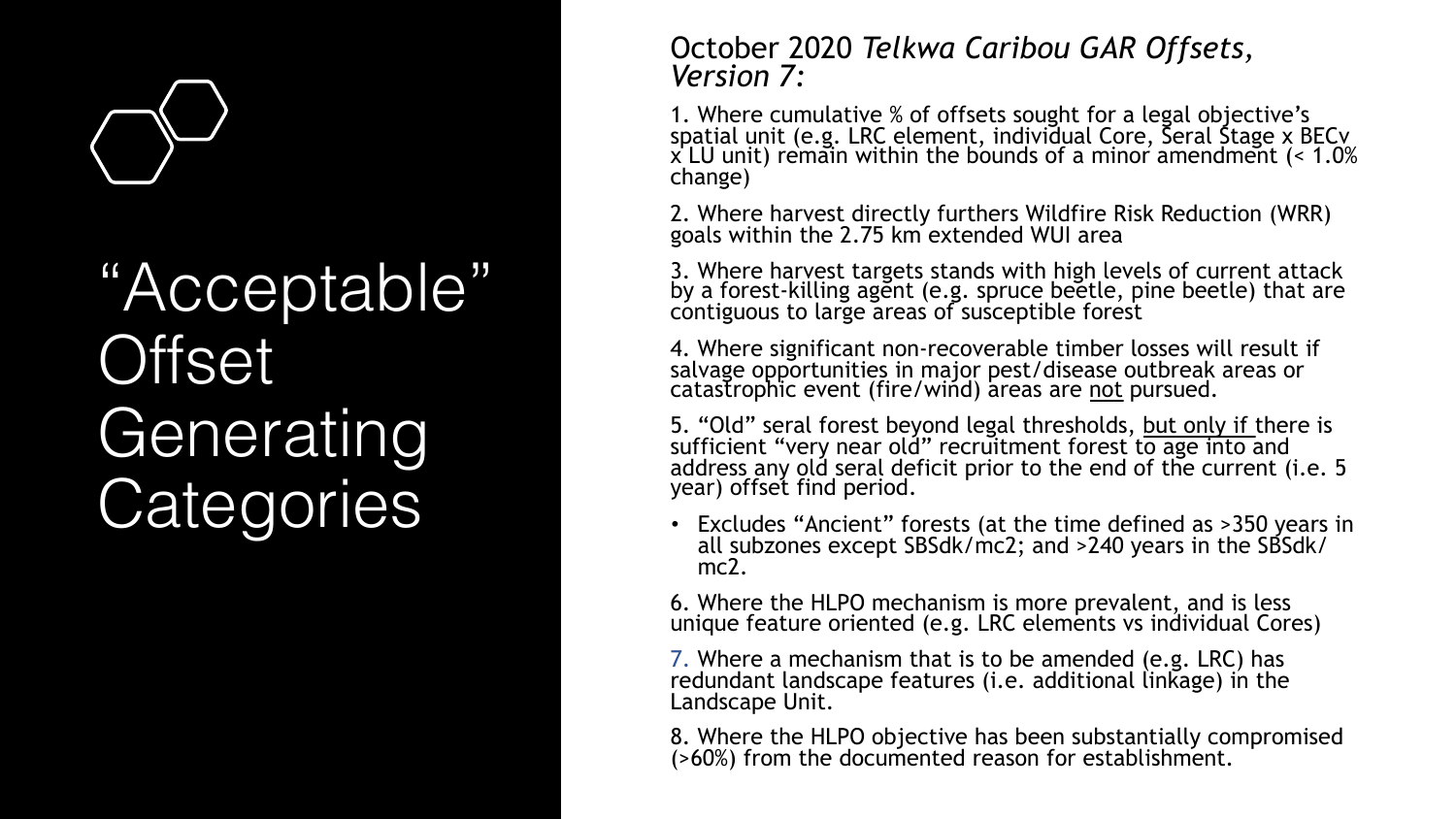

### De facto **Offset** Generating **Categories**

De facto #9 (per Karen Diemert memo): where agreed-to deviations from FSP R/S commitments at a CP/ RP level create a timber supply benefit.

De facto #10 (per District Manager corollary principle): where new FSP R/S create timber supply benefit relative to "current management" advising the 10% LRMP Balance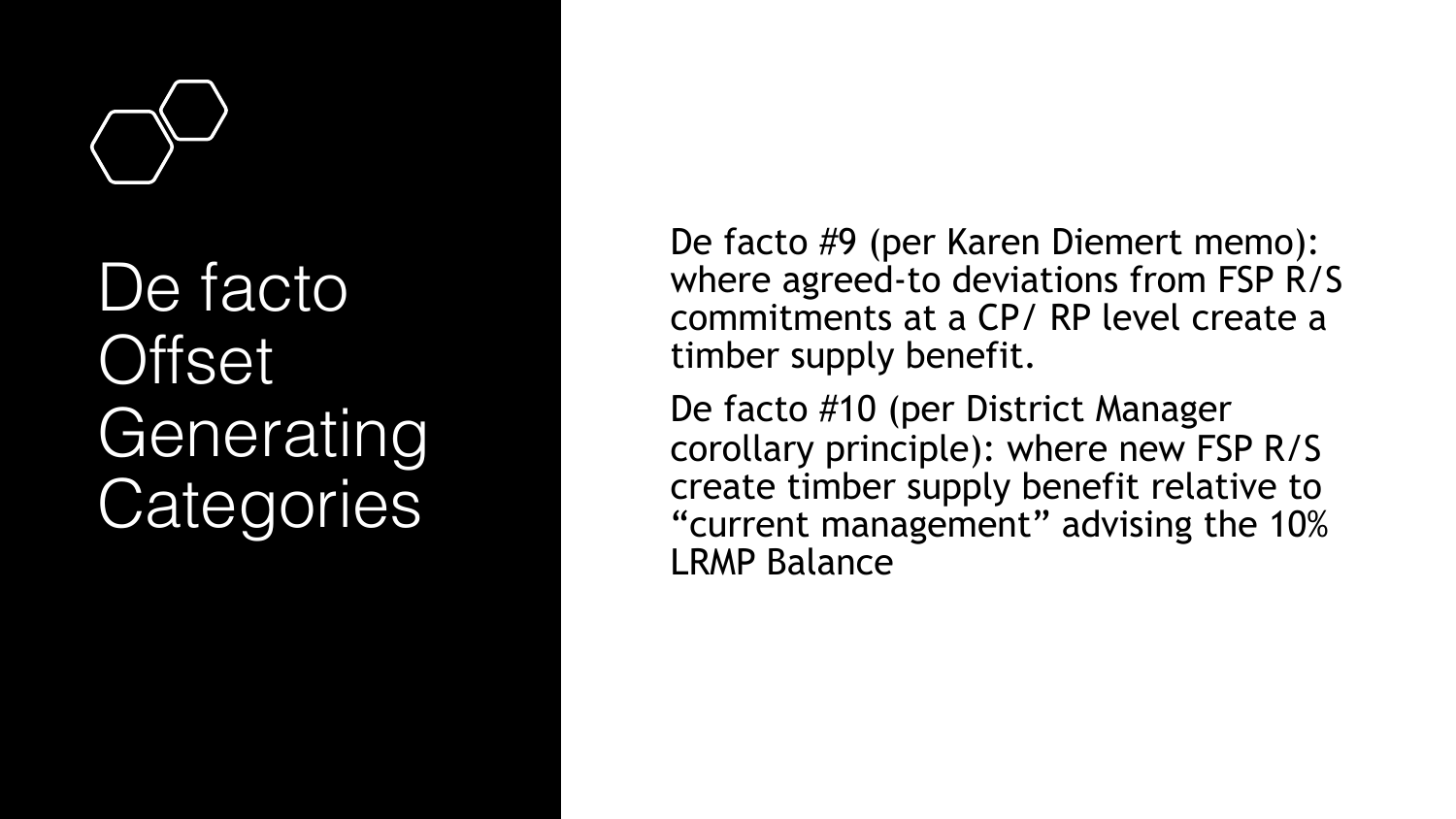Mutually Accepted Offset Proposals

| 2016-2022 Offset Generation                                                                                                          | <b>Area</b><br>(Ha) | <b>Offset</b><br><b>Generated</b><br>(m3) | <b>Pertinent</b><br><b>Offset</b><br><b>Categories</b> |
|--------------------------------------------------------------------------------------------------------------------------------------|---------------------|-------------------------------------------|--------------------------------------------------------|
|                                                                                                                                      |                     |                                           |                                                        |
| CP 707 - Hydro Hil within Telkwa WHA<br>area                                                                                         | 300                 | 115,109                                   | (9)                                                    |
| CP 649 - 10 small cutblocks within Babine<br>SMZ2 within 300m of Babine River<br>Corridor Park. Exceeded 1st pass harvest<br>limits. | 14.7                | 4,500                                     | (9)                                                    |
| CP696 - harvest beyond threshold for<br>Babine South 3 LRC element                                                                   | 5.5                 | 1,650                                     | (9)                                                    |
| CP 066 in Lyhk Ck LRC element - harvest<br>beyond FSP R/S commitments.                                                               | 28.3                | 8,482                                     | (9)                                                    |
| CP 088 Touhy Creek LRC ((87.7 ha) and<br>Touhy Lake CORE (4.6 Ha)                                                                    | 92.3                | 27,555                                    | 1, 3, 6, 7,<br>(9)                                     |
|                                                                                                                                      |                     |                                           |                                                        |
| Target: (124,380 + 49,752 =) 174,132                                                                                                 | 440.8               | 157,296                                   |                                                        |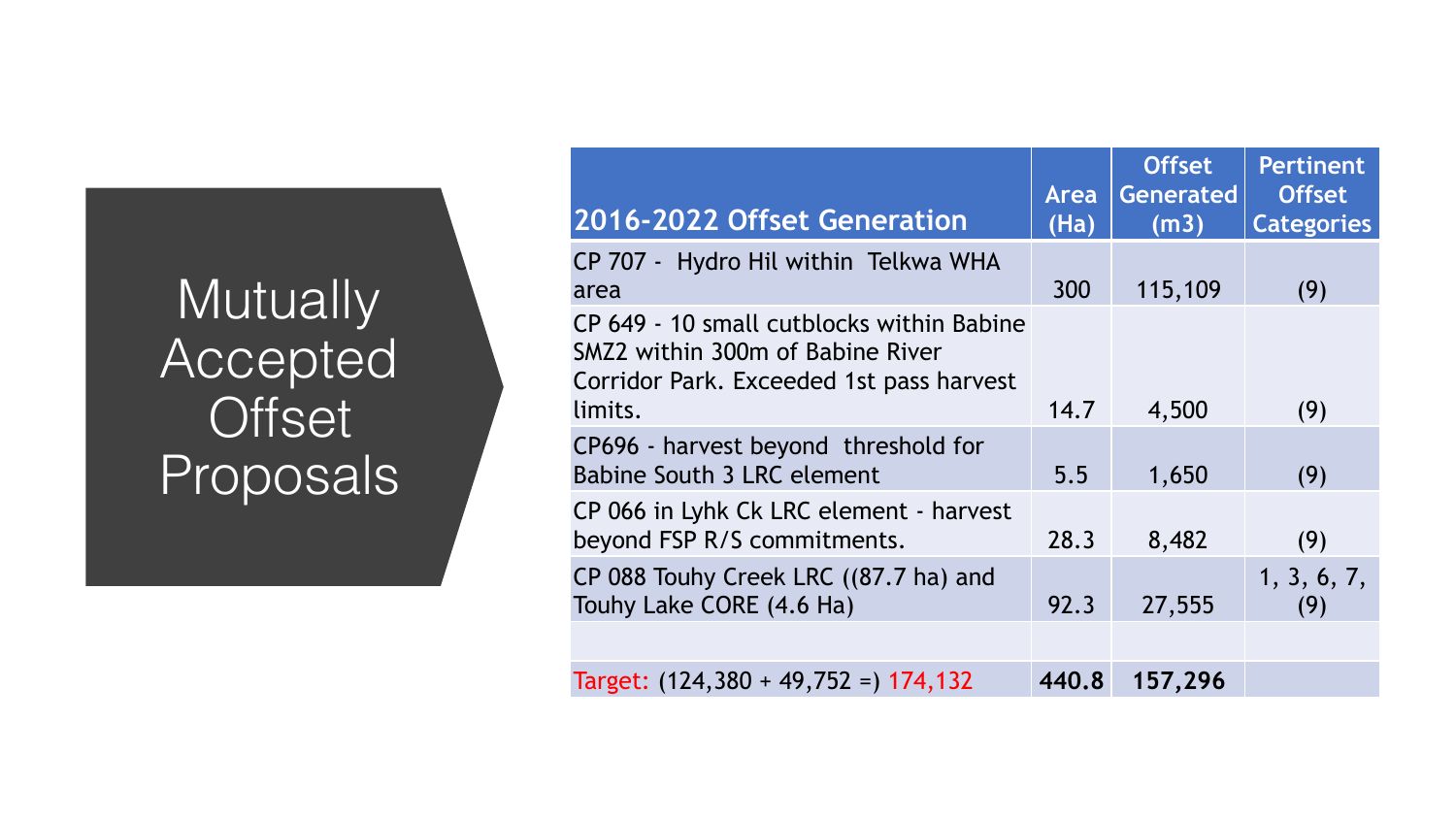### Planned/ Pending MOF Proposed

| <b>MOF Other</b>                                                                                                                                                                                                                                               | Area (Ha) | Offset Generated (m3) | <b>Pertinent Offset</b><br>Categories |
|----------------------------------------------------------------------------------------------------------------------------------------------------------------------------------------------------------------------------------------------------------------|-----------|-----------------------|---------------------------------------|
| CP643 -volume benefit from reduced buffering around high-value Spruce Horsetai<br>(SH)I habitat (0m except around open water, full retention on peninsulas)<br>maintaining 100m forested buffers adjacent to high-value habitat types<br>versus<br>within HVH  |           | <b>TBD</b>            | (10)                                  |
| CP 910 - harvest of old-seral forest in ESSFmc/ Harold Price Landscape Unit.<br>Created old seral deficit of 63.8 ha relative to the legal target amount. By 2022<br>(5 years) sufficient near-old age "recruitment forest" ages in to address the<br>deficit. | 63.8      | 957                   | (10)                                  |
| All circumstances where PIR LRC harvest has; exceeded >70% >80 years threshold                                                                                                                                                                                 |           | TBD                   | (10)                                  |
| Implement Jane Lloyd-Smith "VQO buyback" proposal to typically reduce VQO's.<br>DSS will commit to leading the needed GAR if PIR is on-board with tracking<br>timber supply benefit as an offset.                                                              |           | TBD                   | n/a                                   |
| <b>FSP Amendment #19 Revised Riparian R/S - timber supply benefit realized relative</b><br>to previous FSP R/S                                                                                                                                                 |           | TBD                   | (10)                                  |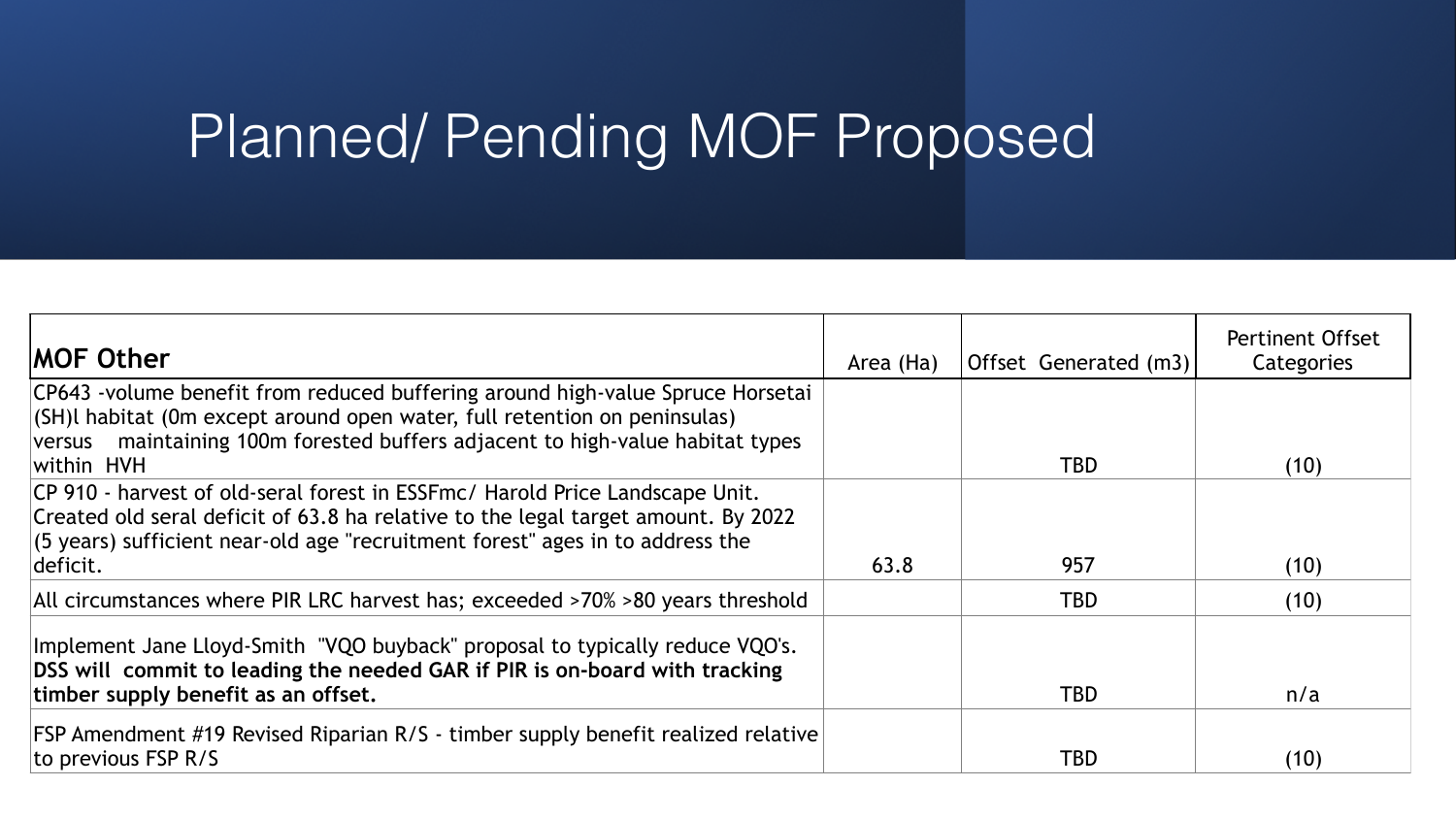

### Exploring Ron's **Questions**

**Could/ should timber supply benefit estimated or realized by the following items be applied to the offset target?**

(1) Implementing current and proposed silviculture practices, including planting enhanced Pine and Spruce stock

Answer –"no, under current monitoring regime". As explored during Bulkley TSR3, climate change casts uncertainty around predicted future yields. Genetic gains may yet be realized, but to what degree…..

(2) Management per FSP R/S, versus expected, negotiated management per legal objectives, (strategies), indicators/ targets/ thresholds that advised the current 10% LRMP balance Answer – "yes" and consistent with previous offset dialogue